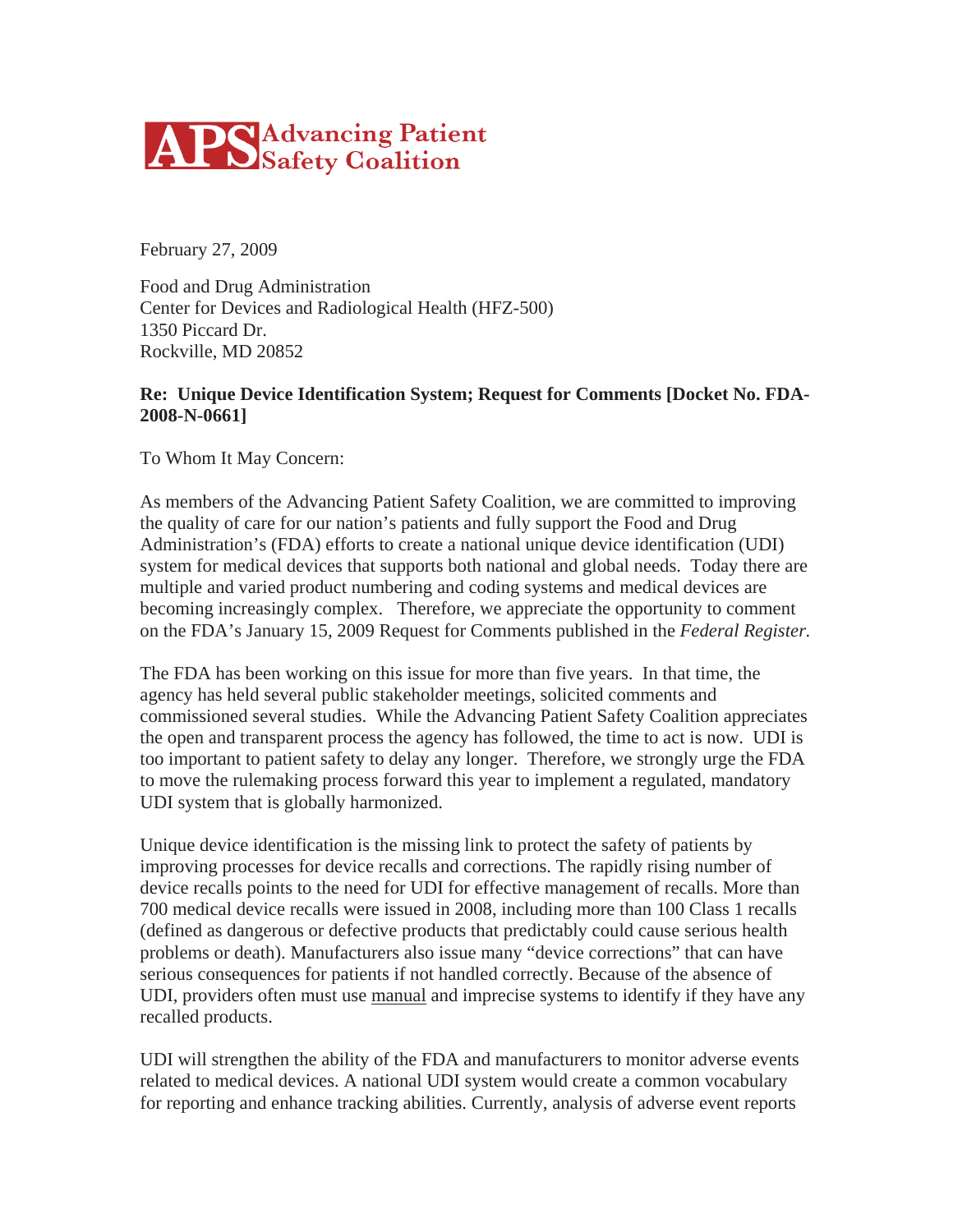is limited by the fact that the specific devices involved in an incident are often not known with the required degree of specificity. Without a common vocabulary for medical devices, meaningful analysis based on data from existing voluntary systems is extremely problematic.

UDI is essential to maximizing the value of electronic health records (EHRs). EHRs will require that data standards, including those for medical devices, are in place and used by all institutions to transfer information. Having a UDI for medical devices is a basic requirement that must be in place before automated identification systems are fully effective. A common vocabulary for medical devices is necessary for healthcare providers to be able to effectively document devices in patient records. In addition, the recently enacted American Recovery & Reinvestment Act contains \$19 billion to encourage health information technology adoption through direct grants to providers as well as Medicare and Medicaid payment incentives. This substantial federal investment in HIT also speaks to the need for a UDI system as soon as possible.

# **Improving Patient Safety/Recalls**:

Clearly, a compelling patient safety interest lies in requiring a UDI system for medical devices, especially when a defective device is recalled. Today, the majority of providers must conduct recalls manually—a labor intensive and time consuming endeavor that does not guarantee a 100 percent success rate, which makes it difficult to definitely associate the use of a device with a particular patient. This greatly delays timely notification of patients if a particular device is recalled and can put patient safety at great risk.

For example, one large teaching hospital only learned about a recall of potentially contaminated bronchoscopes after noticing and investigating reasons for their higher than expected patient infection rate. Hundreds of patients had to be contacted and evaluated for possible infections and two may have died as a result of the contamination. This can be a widespread problem. A study based on the FDA's records over the last 10 years found that 164,000 emergency defibrillators – about one out of every five sold – had been subject to an FDA recall or alert. Automatic, standardized identification would facilitate and improve upon the tracking of these devices in the event of a recall or other safety concern.

Additionally, the counterfeiting of medical devices is on the rise, threatening to compromise the safety of patients. An example was an October 2006 FDA warning about counterfeit blood glucose strips that were identified in the market. A consistent and unique method of identifying medical devices could have helped in the detection and prevention of these counterfeit items before they passed into the supply chain to the patient.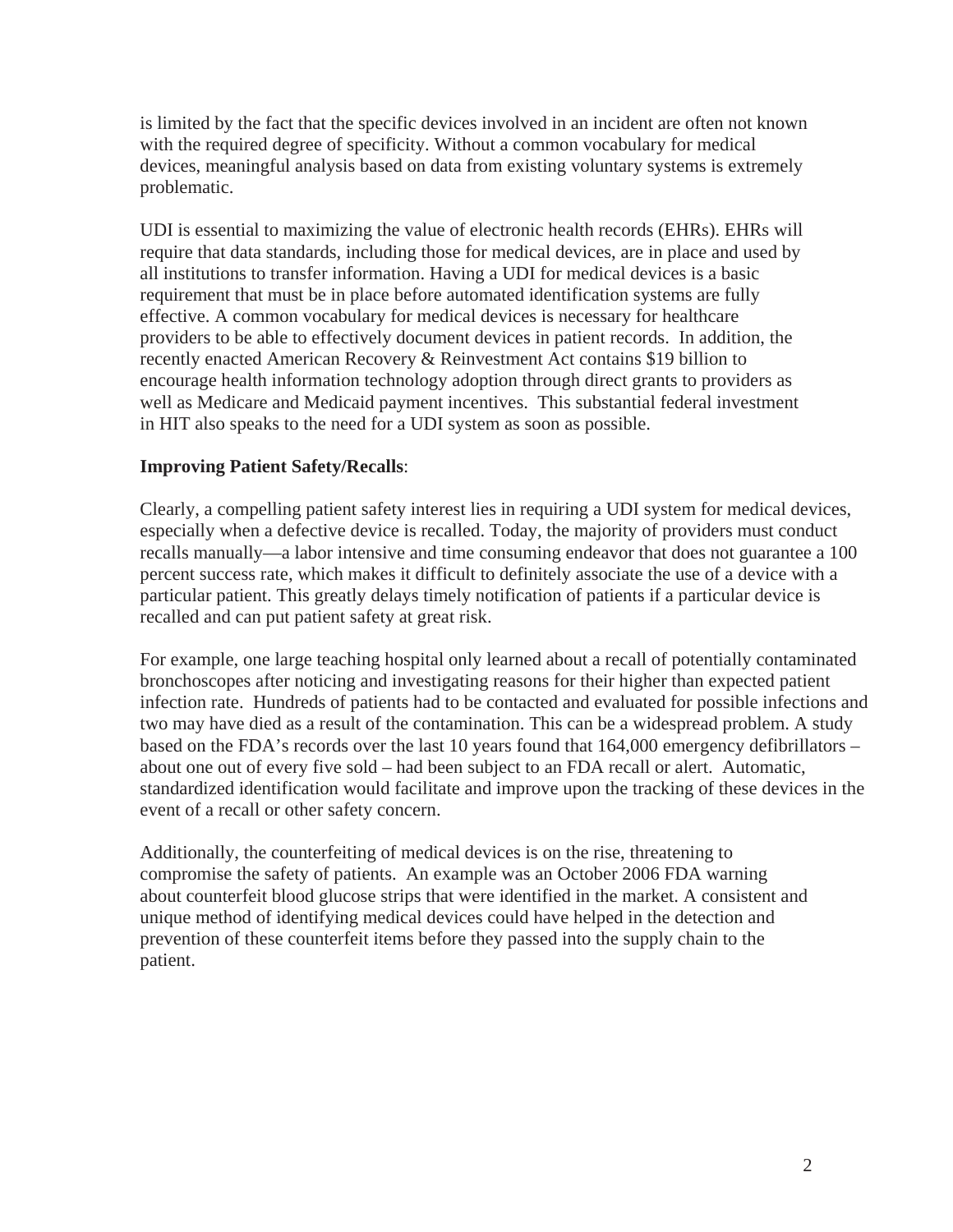## **Reducing Medical Errors:**

Being able to correctly identify devices, track them through the healthcare system and inform the proper practitioner in a timely fashion about any potential dangers will reduce errors and improve patient care. According to a March 2006 report by the Eastern Research Group (ERG), UDI has the potential to facilitate the identification of device compatibility problems. Some implantable materials have turned out to be incompatible with magnetic resonance imaging (MRI) devices resulting in injuries and deaths. ERG concluded that UDI systems might help reduce such episodes by facilitating communication of more information about implants and implant accessories and by helping to get the additional information into patients' medical records. Additionally, UDI systems could improve methods for ensuring patients with allergies are not treated with or touched by medical devices to which they are allergic (i.e., latex gloves).

Reporting of medical errors will be enhanced when devices – as well as drugs – are uniquely identified. Reporting efforts like the newly created Patient Safety Organizations under AHRQ's purview could capture and use this information to better understand and prevent errors and improve patient safety.

### **Improving Adverse Event Reporting/Post Market Surveillance:**

Accurate and reliable device tracking would also enable data mining so that FDA and manufacturers could better identify potential problems or device defects. Because of the increasing complexity and variety of devices, the potential for problems is escalating. Implementation of a UDI would be a valuable step in improving processes for monitoring adverse events related to medical devices, something that is currently being done by the FDA related to drug safety because of clarity in identifying drugs.

Current systems such as MedSun – a collaborative pilot project launched by the FDA and a group of 350 healthcare facilities to share information about the use of medical devices – only focus on providing information on safety issues with devices and do not address the user issue of tracking the use of the device and locating it easily if there is a recall because of an identified safety problem. Also, the FDA's Sentinel Initiative will be significantly more accurate and efficient if UDI has been implemented first.

Specifically, in response to the questions posed by the FDA in its January 15, 2009 Request for Comments*,* the Advancing Patient Safety Coalition offers the following responses on how a national UDI system should be structured.

## *1*. *Which types of devices or particular devices should be subject to the requirements of a UDI system? Which types of devices or particular devices should be exempted?*

*a. Should all devices be subject to the requirements of a UDI system? Please explain your reasoning.*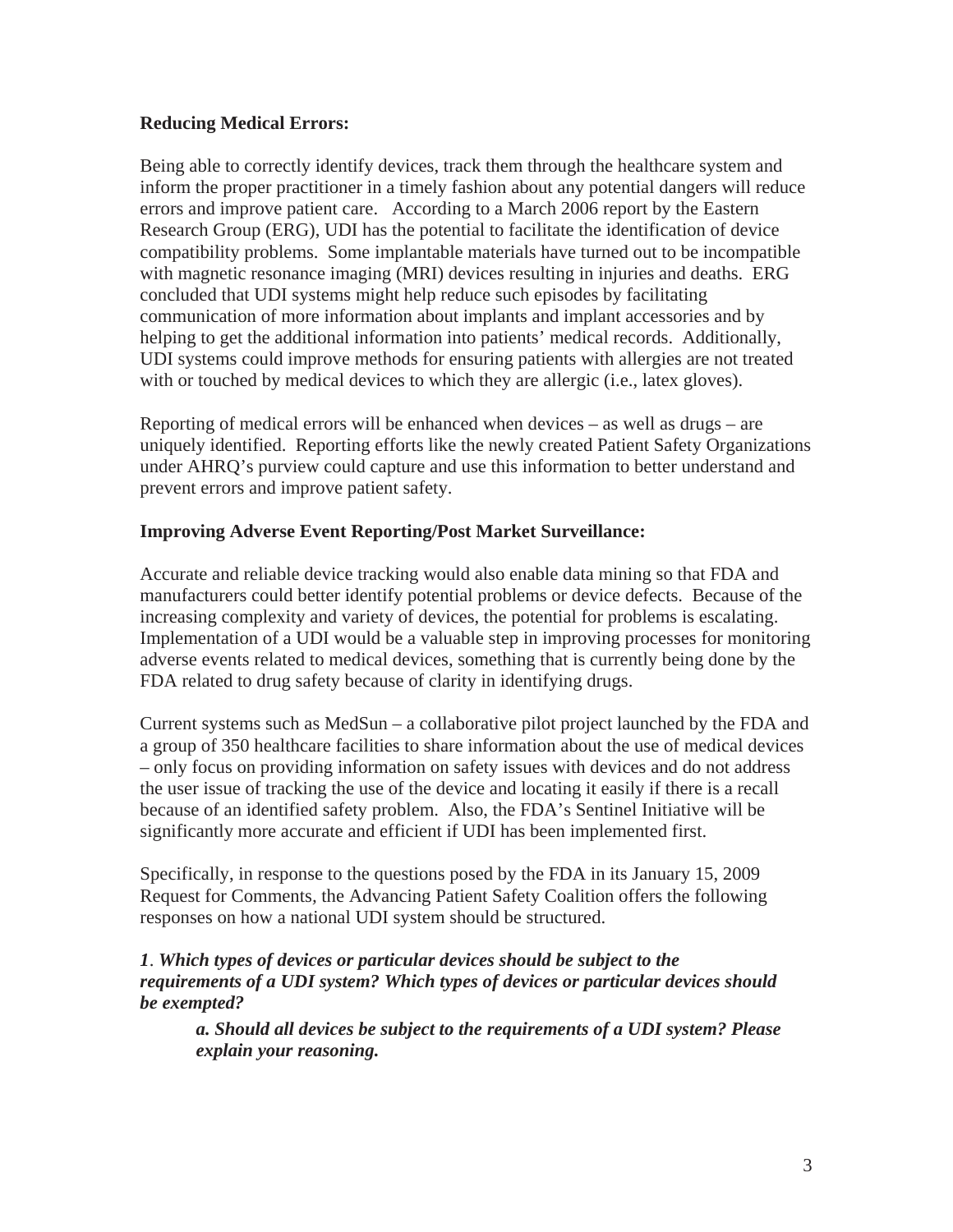## *b. Are there types of devices or particular devices that should receive an exception from the requirements of a UDI system? If so, what types of devices or particular devices should receive an exception and why?*

The Advancing Patient Safety Coalition believes the UDI should be considered for all devices to improve recall processes, adverse event reporting and patient safety. The information that is included for the products should vary based upon the class of device. Therefore, it is recommended that FDA require basic information for all devices and a more extensive database in the data repository for those devices that require additional information be available.

## *2. What are the characteristics or aspects necessary to uniquely identify a device? a. What characteristics are needed to uniquely identify a device?*

The attributes or elements needed to create a UDI will vary based upon the classification of the device. Therefore it is important that the UDI system include a classification system that places the device into a class that will in turn determine the appropriate attributes. The UDI, at a minimum, should include manufacturer, product name, make, model, lot number, unique description, expiration date, and unit of measure.

# *d. Should the UDI include a component that represents package size or packaging level?*

UDIs should be implemented at the package level that is issued to the patient. This would ensure the identification of the device as it is provided to the patient (right product and right patient) and minimize the errors associated with the provider organization relabeling the device for issue to the patient. The information included at the point of issue to the patient should be sufficient to identify the device and allow it to be linked to the provider database which would be synchronized to the product data repository.

# *3. What should be the UDI's components?*

*a. Could existing standards, such as the standards used by GS1, Health Industry Business Communications Council (HIBCC), or others be used as a model for the UDI system? What are the advantages and disadvantages of these existing organizations and standards?* 

There is a clear advantage for using the GS1 system in that it has been in use by other industries for many years, it is recognized globally, and it is committed to modifying its standards as needed for healthcare products. It has over 105 global offices that allow it to have the global reach for healthcare products and it is currently used by other industries from which healthcare organizations buy products.

# *e. How should the UDI be created to ensure that UDIs are unique?*

Identification systems for products are already prevalent in the grocery, food service, automotive and electrical industries. All of these industries have successfully adopted the GS1 system of identification and classification*.* We should not reinvent the wheel. Since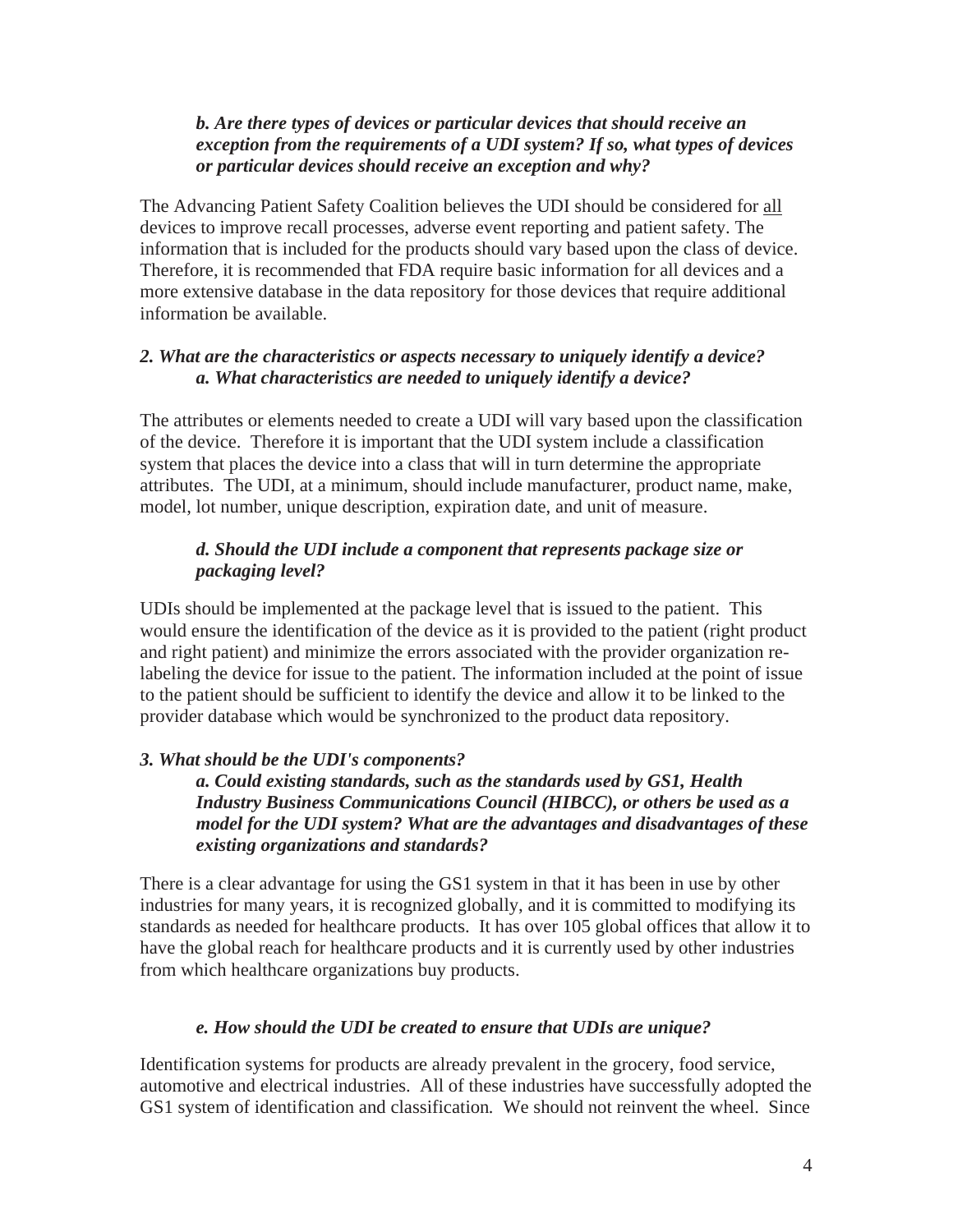providers purchase products from each of these industries it makes sense to build upon what is already in place and utilize the GS1 system for medical devices.

### **5**. *How should the lIDI be presented?*

*a. Should we require human-readable UDIs or automatic identification of UDIs or both? Are there devices where it would be sufficient to have human readable UDIs alone? Please explain your reasoning. For example, devices used in a home care setting might not need an automatic identification UDI because the home might not be equipped to read the automatic identifier. Are there situations where we should require both human-readable and automatic identification UDIs? Please explain your reasoning.*

The Coalition supports the UDI being both human readable and encoded in automatic technology. The human readable information on the device should be limited to what is minimally required to properly identify the product before applying to a patient. Likewise the information encoded on the device would only need to be the minimum necessary to identify the product for safe distribution to the patient. The encoded information would allow the automated system to access a richer database on the device that would contain more extensive information to assist in recalls and other patient specific safety checks.

*b. Should we specify a particular type of automatic identification technology or should we allow the automatic identification technology to vary depending on the type of device? Should we identify automatic identification standards (as opposed to specific technologies) that can be used? Please explain your reasoning. Specifying a particular type of automatic identification technology would enable hospitals and other parties who might read or use a UDI to make specific investments in scanning or reading equipment, but the technology chosen might not be easily applied to all devices (if we require the UDI to be placed somewhere other than the label.) For this question, we are particularly interested in hearing from parties who might use UDls as well as entities that may have already adopted or installed device identification systems.* 

UDI should be technology neutral in order to accommodate all methods of labeling, marking, identifying products and software (one-dimensional linear barcode, twodimensional barcode, RFID or other Automatic Identification and data capture media).